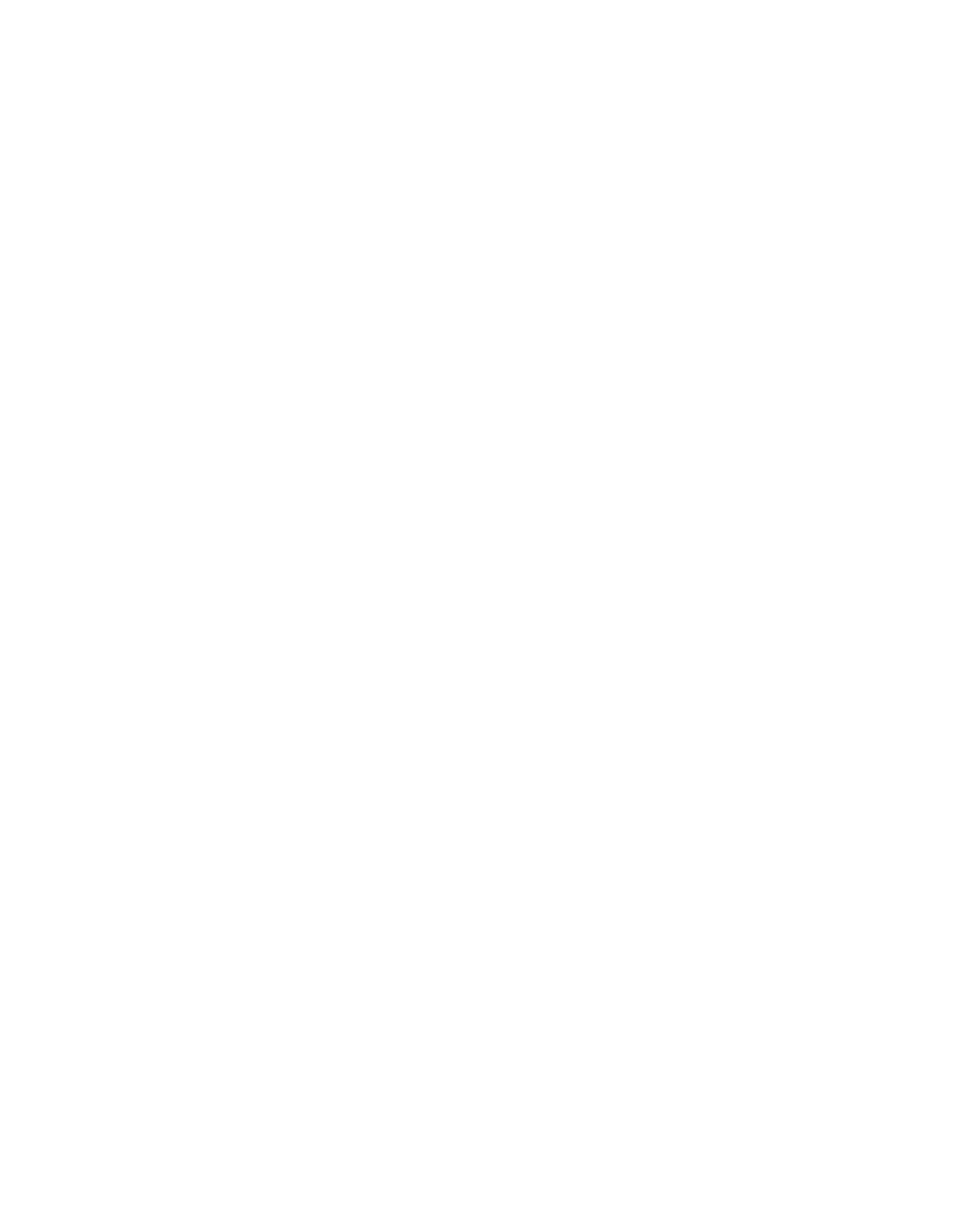# **GOLD MEDAL WINNERS**

## **City of Richmond & Virginia Green Travel Alliance**

Greening the 2015 UCI Road World Championships

The City of Richmond's Sustainability Office and the Virginia Green Travel Alliance (VGTA) partnered to make the 2015 Union Cycliste Internationale (UCI) Road World Championship (Worlds) the greenest event of its kind. Waste management practices including food donation, composting, repurposing, and recycling diverted 65,000 pounds. The City and VGTA were dedicated to providing composting at the event, even though many thought the risk of trash contaminating compost collection was high. When compost is contaminated with non-compostable items, a composting vendor will not accept the material. Therefore, keeping the compost contamination free is a critical task. This was accomplished by working with vendors to ensure that only compostable disposables were used and creating an RVA Green Team Volunteer Network to ensure volunteers were onsite to assist spectators' properly dispose of waste. In total, 76% of the waste generated by the event was diverted from landfills. In addition, through source reduction techniques like reusable cups and water-filling stations the generation of 14,500 pounds of waste was avoided. The Worlds encouraged sustainable transportation by providing complimentary shuttles and bike valets. The carbon footprint was calculated and Renewable Energy Credits were purchased to offset 100% of the events' operations. Community improvement projects included street tree plantings, sidewalk completion, and bike rack installation. The 2015 UCI Road World Championships was the first ever Road World Championship to receive the UCI's reCycling eco-label. As part of the City's goal to leave a positive legacy, a Tool Kit is being created to serve as a resource for other events.

# **Luray Hawksbill Greenway Trail**

### Virginia Outdoors Plan Implementation

The Luray Hawksbill Greenway Trail is being recognized as an example of exemplary implementation of the Virginia Outdoors Plan. Bordering the Hawksbill Creek, the Greenway is a 2-mile walking and biking trail that runs through the Town of Luray connecting neighborhoods and parking areas with the downtown shopping district. The 10-foot corridor is protected by ownership or easements. The Greenway protects water quality with riparian buffers, community creak cleanups, J-hook structures to dissipate stream energy, and monofilament fishing line and bait container recycling. Using informational kiosks and interpretive signage, the trail educates users on local history, native species, and pet waste cleanup campaigns. Funding for the Greenway has come from Virginia Department of Forestry and Department of Conservation and Recreation (DCR) grants as well as community based individuals, organizations, and businesses. The Trail encourages wellness and connectivity by partnering with area health facilities, establishing community exercise classes, and offering free health screening. To motivate youth to participate in outdoor activities, another goal of the Virginia Outdoors Plan, Luray hosts an Annual Youth Trout Fishing Derby, 4<sup>th</sup> of July children's activities, and school field trips along the Greenway.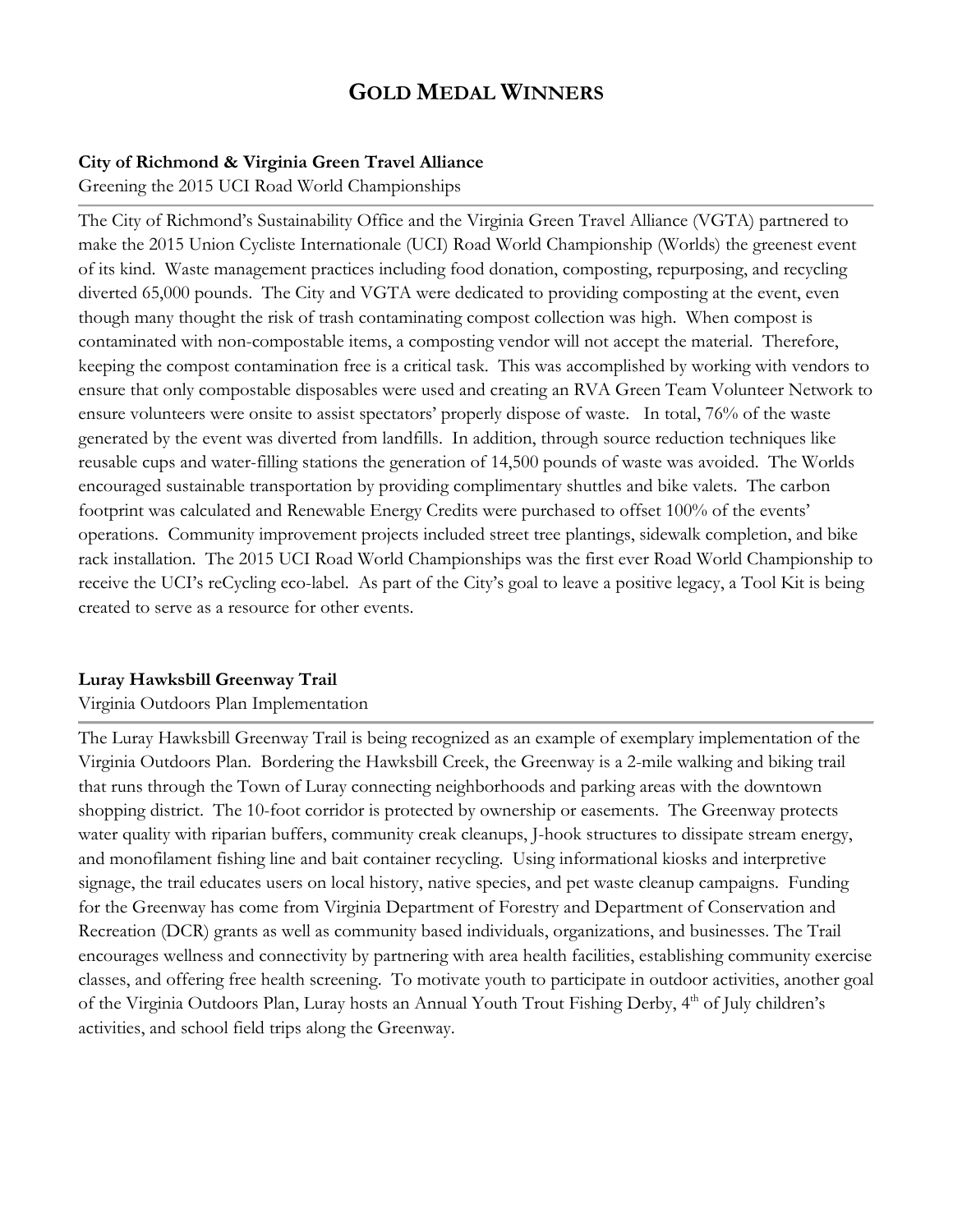## **Virginia Outdoors Foundation**

Land Conservation Program

Since its inception in 1966, the Virginia Outdoors Foundation (VOF) has conserved land roughly equivalent to the size of Rhode Island. Ninety-five percent of all Virginians live within 10 miles of VOF conserved land. Currently, the organization protects more than 750,000 acres in 107 counties and independent cities throughout Virginia, making it not only the state's largest land conservation agency but also one of the largest land conservation organizations in the nation. Since its creation, VOF has preserved open space in Virginia at a rate of about 2 acres every hour, primarily through the use of open-space easements. VOF manages nearly 4,000 open-space easements, which are voluntary agreements with landowners that restrict certain types of development on land in perpetuity while keeping the land available for farming, forestry, recreation, and other compatible uses. VOF managed easements account for approximately 80% of all the open-space easement acreage in the Commonwealth. VOF also accepts donations of land, which it either protects with an easement and transfers to another landowner, or owns and manages for public benefit. The foundation currently owns four open-space reserves, with the largest being the Bull Run Mountains in Northern Virginia, which is a 2,350 acre publicly accessible property that is also managed cooperatively with DCR as a Natural Area Preserve. VOF has been instrumental in the conservation goal set by the Chesapeake Bay Agreement to conserve 20% of the Bay's watershed in all six states; of the 572,000 acres conserved to date across all six states, VOF has contributed over 175,000 acres.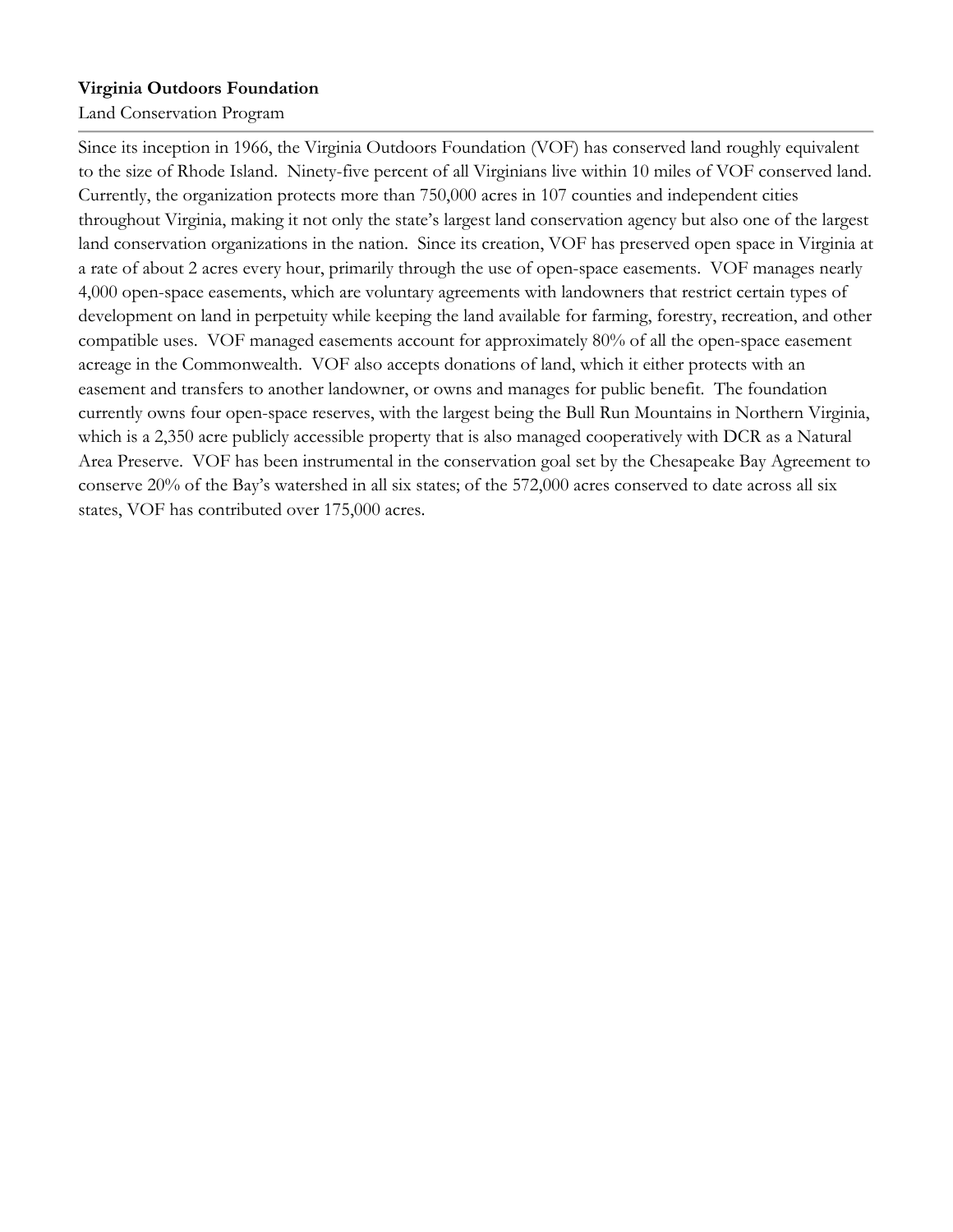# **SILVER MEDAL WINNERS**

### **Chesterfield County**

#### Wastewater Treatment Process Optimization

Chesterfield County's Department of Utilities is committed to providing the highest quality water and wastewater services. The Department uses their Performance Plan, which includes over 100 performance measures, and their environmental management system (EMS) to identify opportunities for improvements. The EMS has become an integral part of their business culture and is an effective tool to safeguard the environment and public health. By tracking chemical consumption and process parameters, the Department identified excess air in the aeration tanks which lead to approximately a 520,000 KWH savings when the air demand was decreased. One facility was able to reduce concurrent peak demand by staggering the startup of key pieces of equipment, saving over \$325,000 dollars. Another project involved cleaning equipment to increase efficiency and reduce natural gas usage by 6.6 mmcf. Also, department staff designed and built a filtration system to use treated effluent, which reduced the total water usage by 2.3 million gallons. Staff involvement in identifying and implementing process changes has been key to the success of the program.

#### **Roanoke River Blueway**

#### Virginia Outdoors Plan Implementation

The Roanoke River Blueway provides cost-free opportunities for canoeing, kayaking, fishing, tubing, wading, wildlife viewing, and watershed education with convenient access to other outdoor and cultural amenities in Virginia's Blue Ridge all year long. The 45-mile Blueway, which includes 15 public boating access points, aims to promote healthy living and economic sustainability through increased use and awareness. Access points are located in local parks allowing for shared parking. In addition, information is provided for using the Valley Metro and bicycle accommodations. Watershed management and stewardship through education are supported through a dedicated webpage to water quality. Another educational tool is the Roanoke River Blueway Interactive Map which provides a range of information to facilitate safe use and enjoyment of this regional resource. Funding for the Blueway was leveraged from a variety of sources including private donators, the Virginia Tourism Cooperation (VTC) Market Leverage Program, American Electric Power, and Virginia Department of Game and Inland Fisheries (DGIF).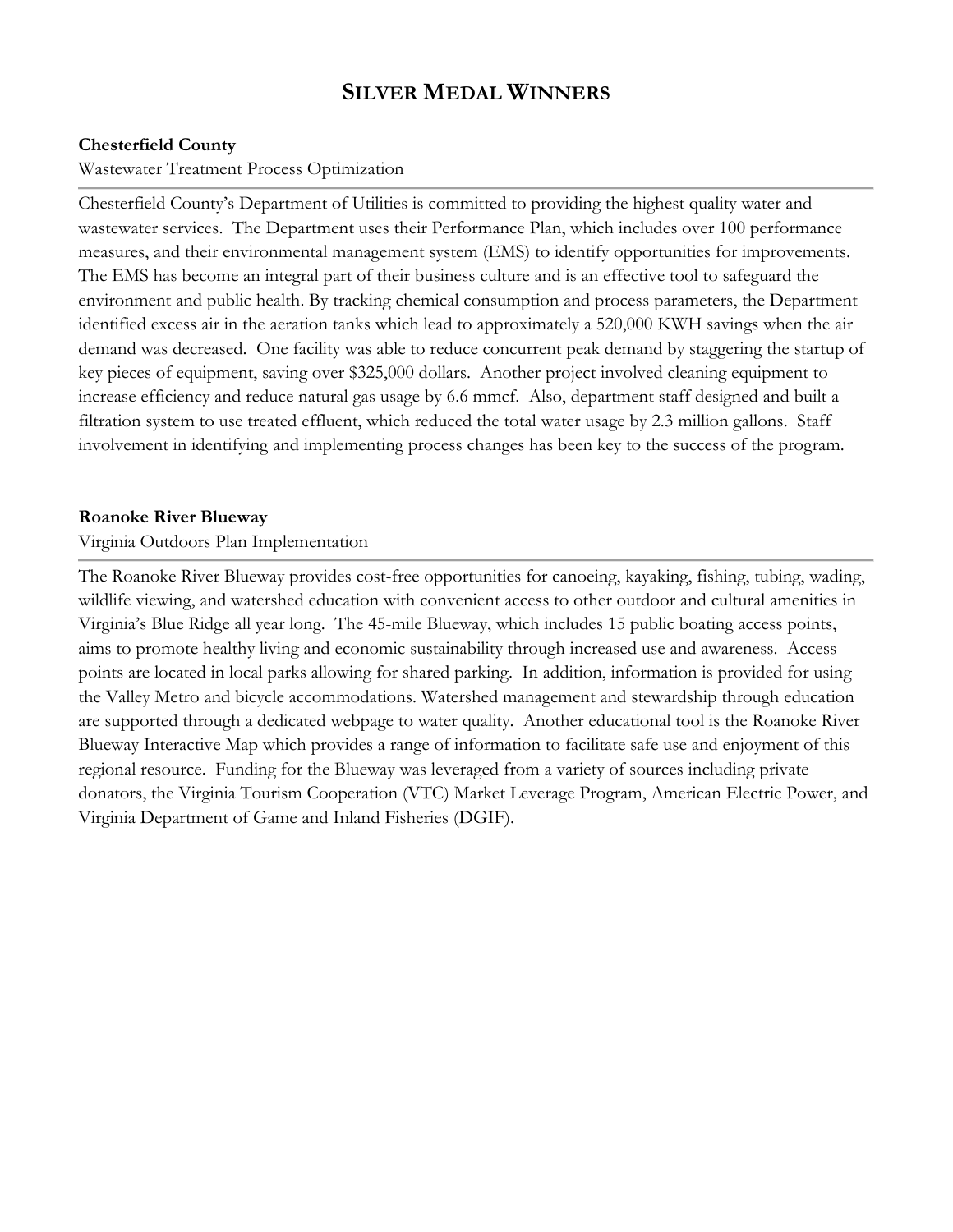# **BRONZE MEDAL WINNERS**

## **ABB**

### Stormwater Quality Improvements – Phase I

The ABB South Boston manufacturing facility builds and supplies liquid-cooled power transformers of 75 Mega-Volt-Amps (MVA) and 161 Kilo-Volt-Amps (KVA) to serve the energy infrastructure needs of the country. Although polychlorinated biphenyls (PBCs) have not been used in the manufacturing process since prior to 1978, stormwater runoff still contains PBCs. ABB committed to voluntarily and proactively addressing this contamination. ABB diverted the stormwater flow by eliminating an open channel, adding a detention system, installing a new energy dissipater, and establishing vegetated surface areas. PBC concentrations decreased from approximately 250,000 picograms per liter prior to the changes to approximately 25,000 picograms per liter upon the completion of Phase I. Understanding the environmental behavior of persistent and hydrophobic PCB compounds was a critical step in developing this cost-efficient project.

### **Waynesboro Water Trail**

### Virginia Outdoors Plan Implementation

The City of Waynesboro is being recognized for its exemplary implementation of the Virginia Outdoors Plan as demonstrated through the Waynesboro Water Trail. The Waynesboro Water Trail utilizes two new boat ramps to enable paddlers to travel on the South River through a 4 mile stretch of Waynesboro. Access is free for everyone. Design of the new boat ramps included optimizing the location by taking into account storm events and erosion, as well as future maintenance needs. A companion brochure was created to educate the public on the recreational opportunities including points of interest along the river like rapids, access, a fishing pier, and greenway, as well as providing entry level information on how to plan a paddling trip. The project was made possible through funding from a DGIF River Access Grant, a HUD Community Development Block Grant, and the City of Waynesboro.

### **Yokohama Tire Manufacturing Virginia, LLC**

Zero Landfill Operation

Yokohama Tire Manufacturing Virginia (YTMV) has become a zero landfill manufacturer by reducing waste generation and working with non-landfill vendors. The facility's efforts are part of a larger initiative of the Yokohama Rubber Company's Grand Design 1000 Plan which set standards for company-wide operations to be harmonized with the environment. YTMV first looked at how to reduce the amount of waste being produced by limiting scrap material and reducing raw materials. By working to limit scrap, YTMV was able to reduce the use of carbon black and compounding from over 10,000 pounds in 2013 to 4,300 pounds in 2015. In total, the facility was able to reduce the amount of waste produced monthly by an average of 44 tons. Employee participation and upper management support, including monthly meetings to discuss issues and opportunities, were critical to the success of the project. YTMV will share their success story with other Yokohama facilities throughout North America.